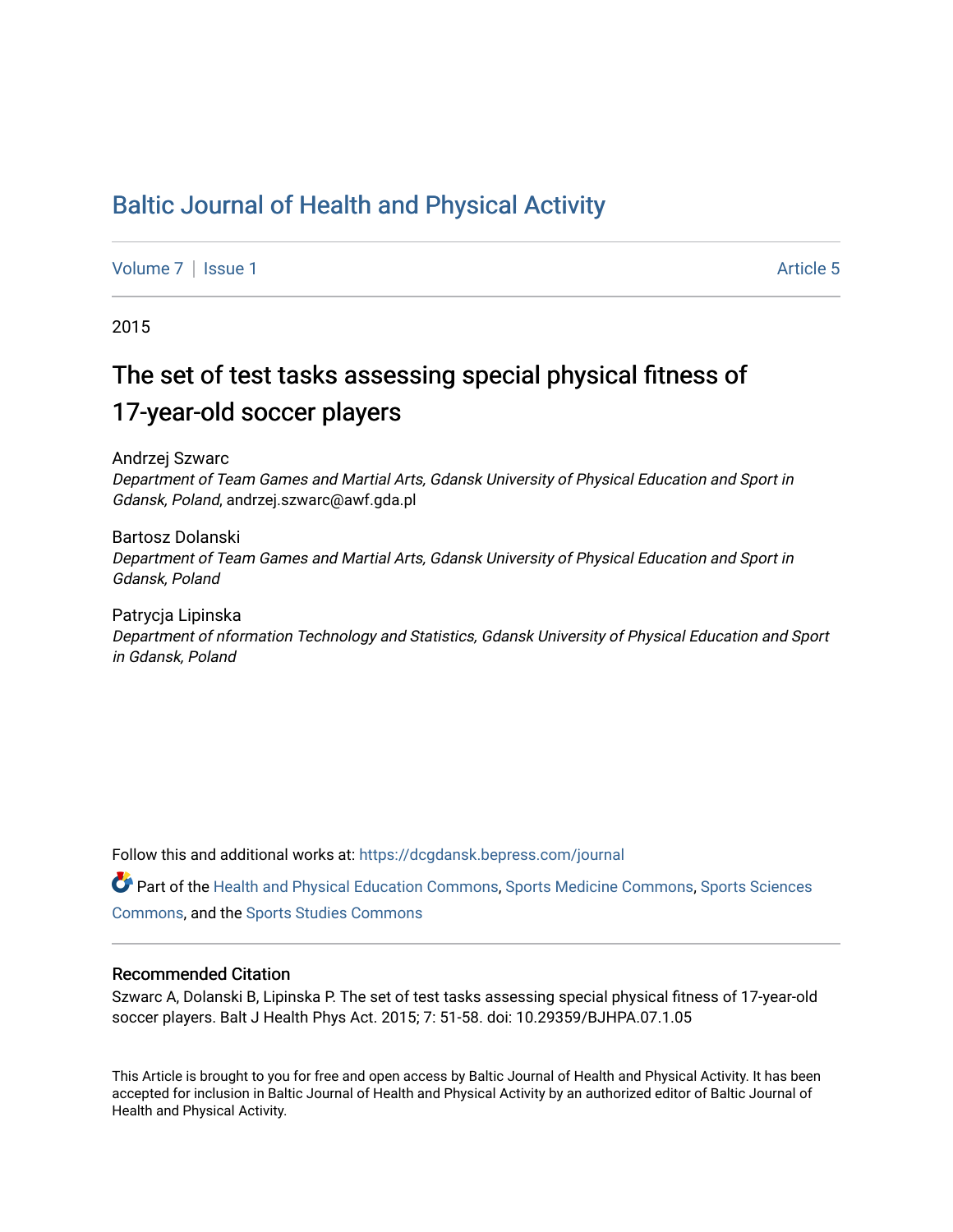**Patrycja Lipinska2 BCDEG**

# **The set of test tasks assessing special physical fitness of 17-year-old soccer players**

#### **Authors' Contribution:**

- **A** Study Design
- **B** Data Collection
- **C** Statistical Analysis **D** Data Interpretation
- **E** Manuscript Preparation
- **F** Literature Search
- **G** Funds Collection

Gdansk University of Physical Education and Sport in Gdansk, Poland

- 1 Department of Team Games and Martial Arts
- 2 Department of Information Technology and Statistics

**Andrzej Szwarc1 ABDEFG, Bartosz Dolanski1 BCDEFG,**

| abstract                 |                                                                                                                                                                                                                                                                                                                                                                                                                                                   |
|--------------------------|---------------------------------------------------------------------------------------------------------------------------------------------------------------------------------------------------------------------------------------------------------------------------------------------------------------------------------------------------------------------------------------------------------------------------------------------------|
|                          | <b>Background:</b> The objective of the research was to work out the set of test tasks assessing special phy-<br>sical fitness of 17-year-old soccer players.                                                                                                                                                                                                                                                                                     |
| <b>Material/Methods:</b> | At first, on the basis of the analysis of the said issue in literature and the authors' own<br>coaching experience, 13 test tasks were selected. Next, reliability and accuracy of the<br>chosen test tasks were examined on the group of 16 athletes from the Centre of Sports<br>training for youth in Gdansk. The reliability was assessed by the test-re-test method and<br>the accuracy according to a criterion of internal accuracy tests. |
|                          | Except for one task, all efficiency tests met scientific requirements for motor tests.<br>Finally, with the use of statistical analysis (linear regression equation, Hellwig's algorithm<br>of the optimal choice of explaining variables), four tests implementing most information<br>for the assessment of game-play were chosen.                                                                                                              |
| <b>Results:</b>          | A four-task set of tests assessing selected components of physical fitness reflected 86.7%<br>of the game-play of young competitors.                                                                                                                                                                                                                                                                                                              |
| <b>Conclusions:</b>      | Results of special physical fitness tests should be treated as important information about<br>young athletes' special physical efficiency, closely interdependent with the effectiveness<br>of their activity in a classified game-play, but only when the tests themselves have previo-<br>usly been scientifically proved.                                                                                                                      |
|                          | <b>Key words:</b> soccer, youth, fitness tests, reliability, accuracy.                                                                                                                                                                                                                                                                                                                                                                            |

| article details               |                                                                                                                                                                                                                                                                                                                                                                                                                                                                                                                                                                                                                                                                                                                                                                                                 |
|-------------------------------|-------------------------------------------------------------------------------------------------------------------------------------------------------------------------------------------------------------------------------------------------------------------------------------------------------------------------------------------------------------------------------------------------------------------------------------------------------------------------------------------------------------------------------------------------------------------------------------------------------------------------------------------------------------------------------------------------------------------------------------------------------------------------------------------------|
|                               | Article statistics: Word count: 2450; Tables: 4; Figures: 0; References: 21                                                                                                                                                                                                                                                                                                                                                                                                                                                                                                                                                                                                                                                                                                                     |
|                               | Received: January 2015; Accepted: February 2015; Published: March 2015                                                                                                                                                                                                                                                                                                                                                                                                                                                                                                                                                                                                                                                                                                                          |
| <b>Full-text PDF:</b>         | http://www.balticsportscience.com                                                                                                                                                                                                                                                                                                                                                                                                                                                                                                                                                                                                                                                                                                                                                               |
| Copyright                     | Gdansk University of Physical Education and Sport, Poland                                                                                                                                                                                                                                                                                                                                                                                                                                                                                                                                                                                                                                                                                                                                       |
| Indexation:                   | Celdes, CNKI Scholar (China National Knowledge Infrastructure), CNPIEC, De Gruyter - IBR (International<br>Bibliography of Reviews of Scholarly Literature in the Humanities and Social Sciences), De Gruyter - IBZ<br>(International Bibliography of Periodical Literature in the Humanities and Social Sciences), DOAJ, EBSCO - Central<br>& Eastern European Academic Source, EBSCO - SPORTDiscus, EBSCO Discovery Service, Google Scholar, Index<br>Copernicus, J-Gate, Naviga (Softweco, Primo Central (Ex-Libris), ProQuest - Family Health, ProQuest - Health &<br>Medical Complete, ProQuest - Illustrata: Health Sciences, ProQuest - Nursing & Allied Health Source, Summon<br>(Serials Solutions/ProQuest, TDOne (TDNet), Ulrich's Periodicals Directory/ulrichsweb, WorldCat (OCLC) |
| <b>Funding:</b>               | Authors' own sources. No external funding was received.                                                                                                                                                                                                                                                                                                                                                                                                                                                                                                                                                                                                                                                                                                                                         |
| <b>Conflict of interests:</b> | Authors have declared that no competing interest exits                                                                                                                                                                                                                                                                                                                                                                                                                                                                                                                                                                                                                                                                                                                                          |
| Corresponding author:         | Bartosz Dolanski, PhD, Gdansk University of Physical Education and Sport. Gorskiego St. 1, 80-336 Gdansk,<br>Poland, Phone: +48603907737, e-mail: dolan@awf.gda.pl                                                                                                                                                                                                                                                                                                                                                                                                                                                                                                                                                                                                                              |
| <b>Open Access License:</b>   | This is an open access article distributed under the terms of the Creative Commons Attribution-Non-commercial<br>4.0 International (http://creativecommons.org/licenses/by-nc/4.0/), which permits use, distribution, and<br>reproduction in any medium, provided the original work is properly cited, the use is non-commercial and is<br>otherwise in compliance with the license.                                                                                                                                                                                                                                                                                                                                                                                                            |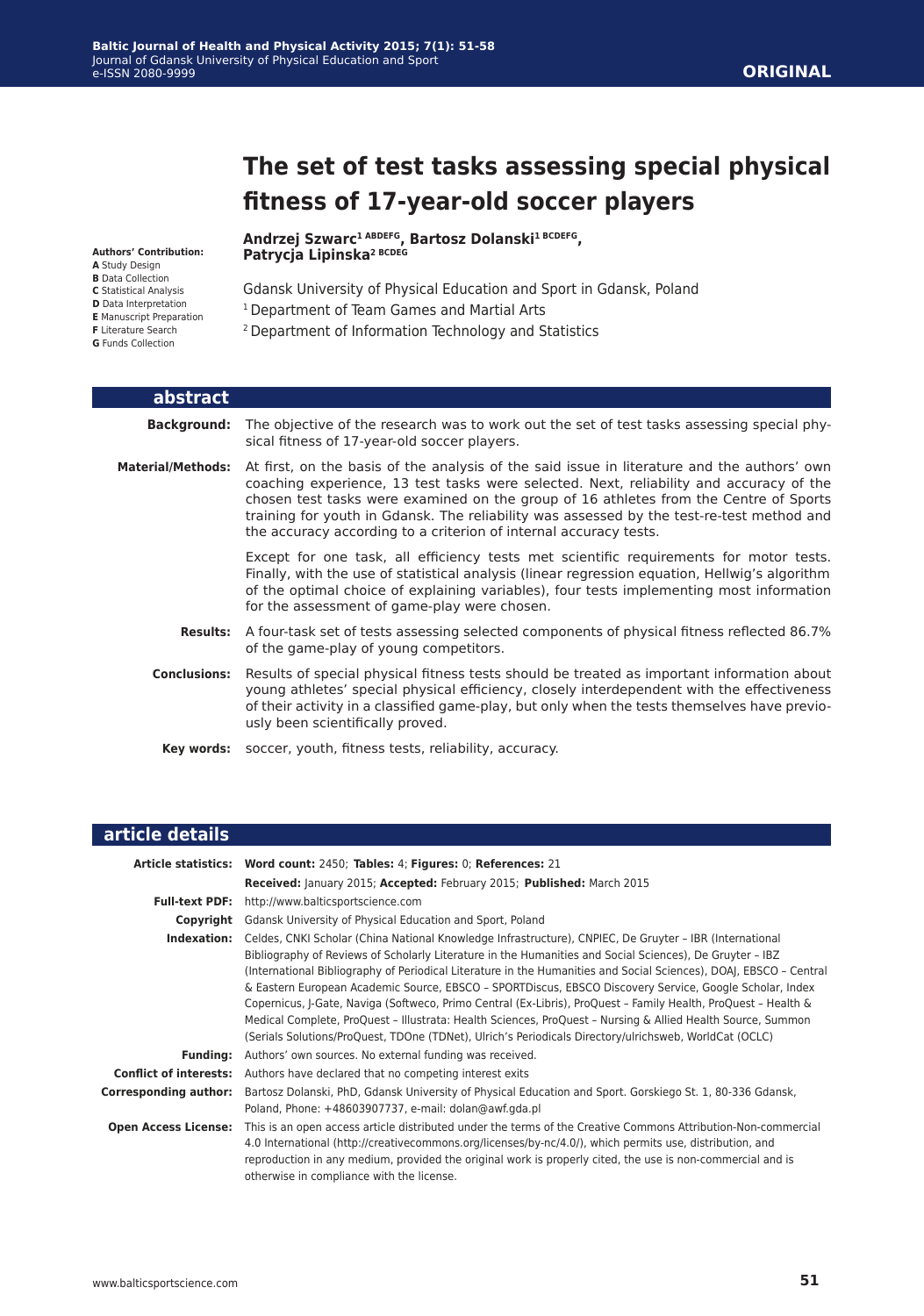# **introduction**

The rising level of sports games competitions demands a lot from athletes; therefore, rational supervision of a training process, understood as a constant increase in athletes' intellectual, physical and motor abilities, becomes an absolute necessity at present. Expectations of practitioners of team sports games are huge. On the one side, coaches expect working out objective criteria of the assessment of players' efficiency of action enabling a comparison of results achieved by players to standards; on the other hand, athletes want to know strengths and weaknesses of their sports competence and to compare the level of their own achievements with results of their opponents and thus have a clear purpose of a training program.

One of the control tools and evaluation of predispositions to game-play are motor tests. They are basic means of training control, but only when scientifically authenticated in the aspects of objectivity, reliability and accuracy [1, 2]. They cannot be applied incidentally, and an athlete's sex, age and training experience should be taken into consideration in the process of selection [3, 4, 5, 6]. So far standards of judgment of soccer competence at individual stages have not been worked out. Hence the objective of this research was to work out appropriate test tasks which would serve for the assessment of the level of unique abilities and motor skills in 17-year-old junior athletes practicing soccer.

# **material and methods**

The research was conducted in sports facilities at the end of April and the beginning of May of 2012. 16 athletes, aged 17 years, from the Centre of Sports Training for Youth in Gdansk were selected for the research. They were competitors of various soccer clubs from the Pomeranian province. Data were collected as part of an athlete monitoring program. Ethics approval for this study was granted by the Scientific Board of the Faculty of Physical Education and written consent parental was received prior to all experimental procedures. At the first stage, on the basis of the analysis of the said issue in literature and the authors' own coaching experience, 13 test tasks were made, modified and selected. The following efficiency tests were determined:

- 1000 m (from the set of ICSPFT tests) [7], 30 m runs and "envelope run" (from the set of INKF tests) [8],
- long jump without run up (from the set of EUROFIT tests) [9],
- standing on one leg and keeping the ball on foot and juggling on the head while standing on one leg,
- "envelope" dribbling, juggling on the head and foot in turns (from the Motor Coordination Tests) [10],
- a throw-in for distance, kick of the ball for distance (modification of the test) [11],
- passing and trapping the ball with the sole of a foot against a small bench from a 3-meterdistance with the right and the left leg in turns for five times [12],
- shots into the outlined sector of the goal (the authors' own proposal),
- test-game  $1 \times 1$  [13].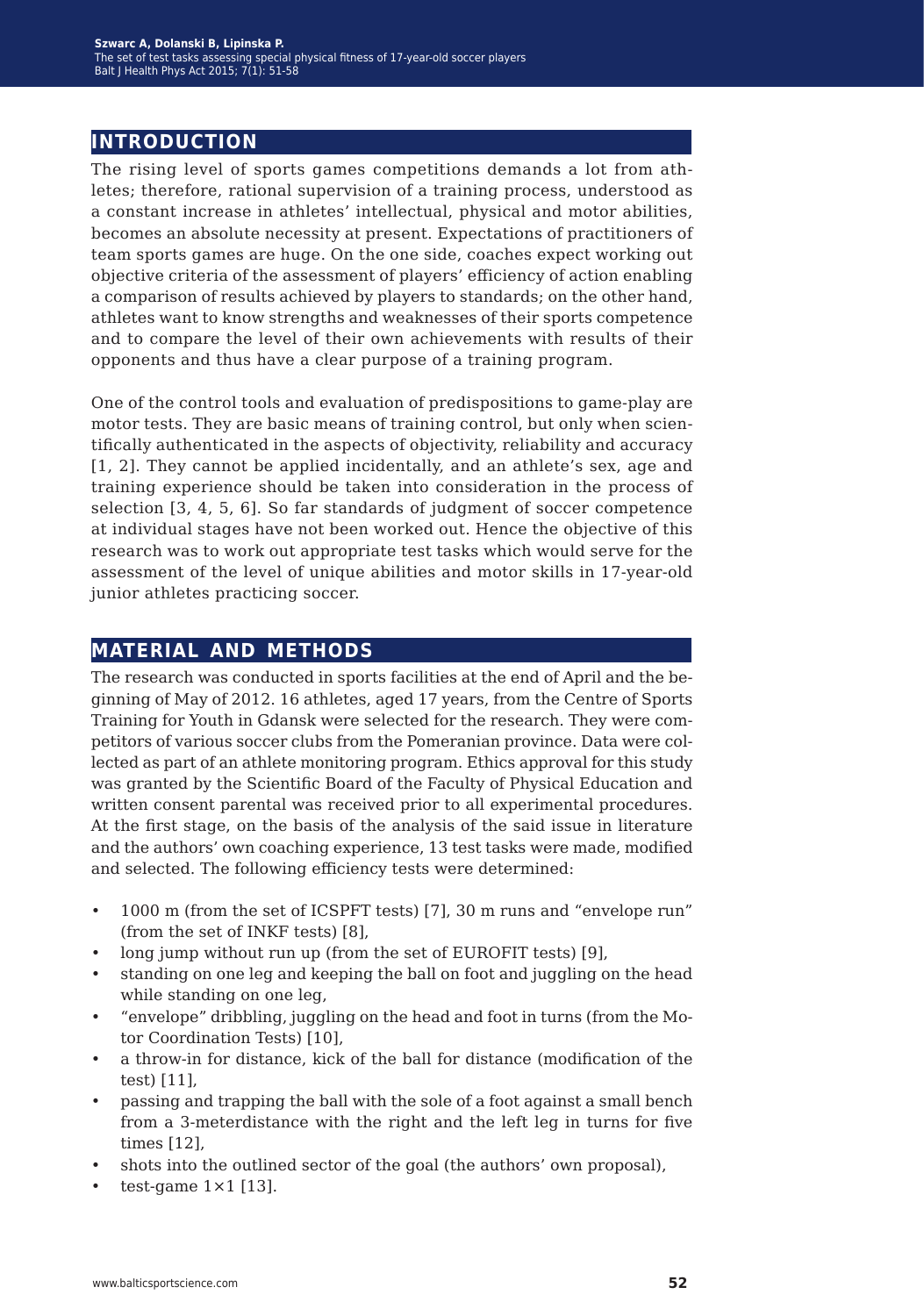In the next stage reliability and accuracy of chosen test tasks were examined. Applying the test-re-test method (two two-day test sessions every second day, in the same place and at the same time of the day), the reliability and diversity of results achieved in efficiency tests by the examined players were checked. Pearson's correlation coefficient was calculated. The accuracy of the examined test tasks was evaluated on the basis of a criterion of internal accuracy tests [14, 15, 16]. For this purpose three coaches independently assessed the efficiency of the subjects in a classified game; Szwarc's observation sheet for the assessment of action was used. For all players ranking positions were established, and they were correlated with scores of motor tests converted into ranks. Spearman's Rank Correlation Coefficients were calculated [17]. At the last stage of research a linear regression equation was determined. With the application of Hellwig's algorithm of the optimal choice of explaining variables, four test tasks implementing most information on assessing the subjects were determined [18].

### **results**

#### **1. Reliability**

Pearson's correlation coefficient showed (Table 1) that all the accomplished test tasks met the required conditions of reliability. The strength of correlation in all efficiency tests was statistically significant at the level of p < 0.001. Reliability indices fluctuated from 0.654 to 0.922.

| <b>Test tasks</b>                                               | Pearson's correlation<br>coefficient |
|-----------------------------------------------------------------|--------------------------------------|
| 1 000 m run                                                     | $0.815***$                           |
| 30 m run                                                        | $0.845***$                           |
| Jump performed on the spot                                      | $0.871***$                           |
| "Envelope Run"                                                  | $0.701***$                           |
| Juggling on the head while standing on one leg                  | $0.692***$                           |
| Standing on one leg and keeping the ball on foot                | $0.851***$                           |
| Throw-in for distance                                           | $0.922***$                           |
| Trapping the ball with a sole of the foot against a small bench | $0.721***$                           |
| Shots at a target                                               | $0.682***$                           |
| Kicking the ball for distance                                   | $0.901***$                           |
| "Envelope" dribbling                                            | $0.736***$                           |
| Juggling on the head and foot in turns                          | $0.654***$                           |
| Test-game 1x1                                                   | $0.712***$                           |
| ***<br>p < 0.001                                                |                                      |

**Table 1.** Reliability rates of test tasks in the test-re-test method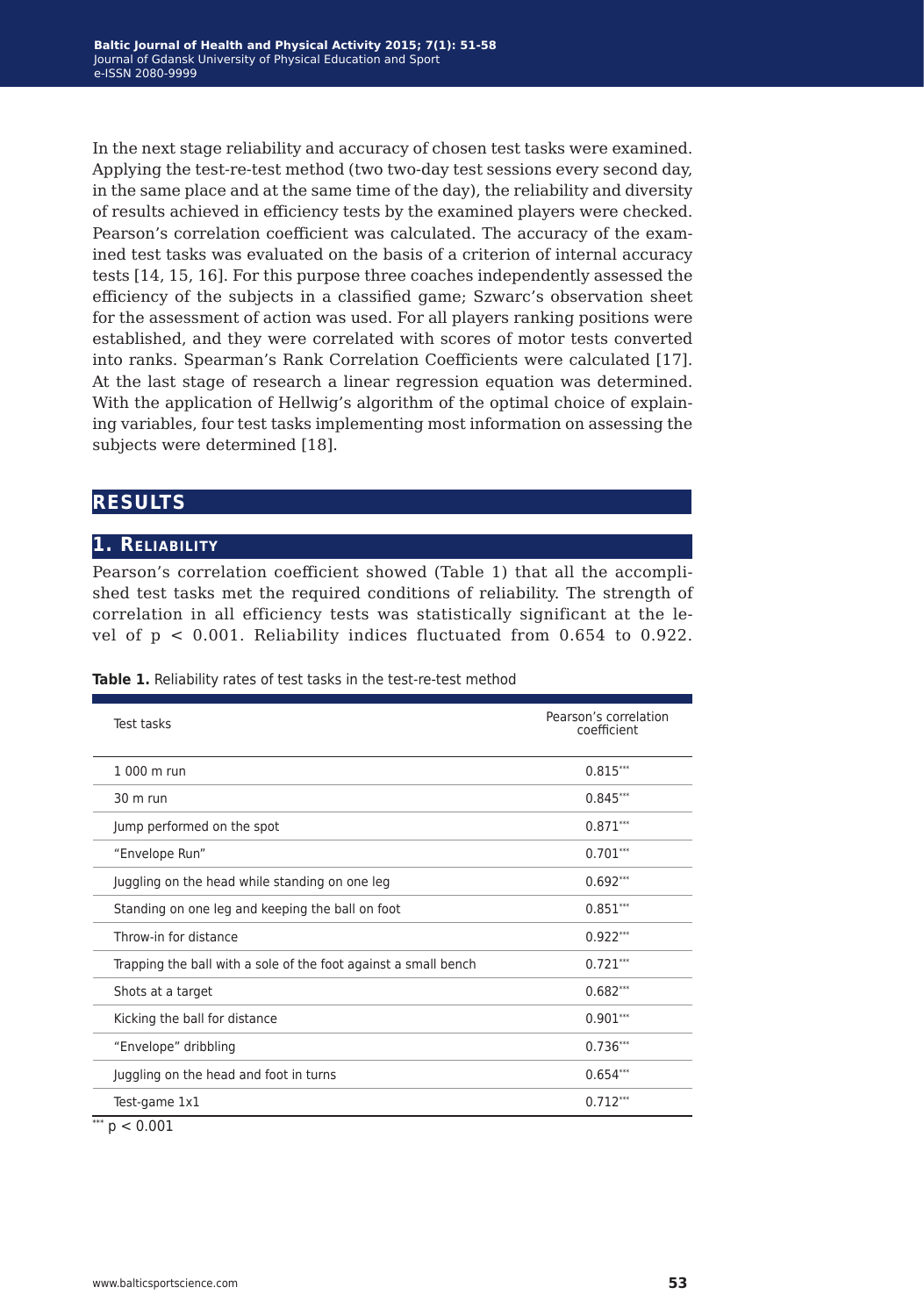### **2. Accuracy**

To examine accuracy, a criterion of a coach ranking list was applied. For this purpose three independent coaches observed competitors in a classified game-play (3 matches). Data of efficiency of particular actions were recorded on a special observation sheet. The total sum of the results placed the athletes in a ranking list. A consensus of opinions among the experts amounted to 80%, and such correlation coefficients are assumed to be sufficient [19]. Table 2 shows that the correlation coefficient between individual test tasks varied very much.

Apart from juggling on one leg, all other tests met the requirements of statistical significance. Spearman's Rank Correlation Coefficients ranged from 0.10 to 0.92. The lowest values ( $p < 0.05$ ) were achieved in: a throw--in for distance (0.26), shots at a target (0.32) and test-game  $1 \times 1$  (0.38); the highest values (meeting the requirements of statistical significance at the level of  $p < 0.001$ ) were gained in: "envelope" dribbling  $(0.92)$ , 30m run (0.74) and passing and trapping the ball against a small bench (0.69).

| Test tasks                                                                     | Spearman's correlation<br>coefficient |
|--------------------------------------------------------------------------------|---------------------------------------|
| 1000 m run                                                                     | $0.67***$                             |
| $30 \text{ m}$ run                                                             | $0.74***$                             |
| Jump performed on the spot                                                     | $0.64***$                             |
| "Envelope Run"                                                                 | $0.57***$                             |
| Juggling on the head while standing on one leg                                 | 0.10                                  |
| Standing on one leg and keeping the ball on foot                               | $0.61***$                             |
| Throw-in for distance                                                          | $0.26*$                               |
| Passing and trapping the ball with a sole of the foot against<br>a small bench | $0.69***$                             |
| Shots at a target                                                              | $0.32*$                               |
| Kicking the ball for distance                                                  | $0.68***$                             |
| "Envelope" dribbling                                                           | $0.92***$                             |
| Juggling on the head and foot in turns                                         | $0.52***$                             |
| Test-game 1x1                                                                  | $0.38*$                               |

Table 2. Spearman's Rank Correlation Coefficients according to the criterion of internal test accuracy

**3. The final test**

The research proved that almost all suggested tests fulfil basic criteria regarding reliability and accuracy. An exception was in the case of the efficiency test of juggling on a leg, in which the value of rank correlation did not reach statistical significance. However, the control of players' efficiency on the basis of 12 test tasks would be unreasonable from the organizational and economical point of view (too much support equipment, long time of taking measurements); therefore, based on statistical analysis, a set of four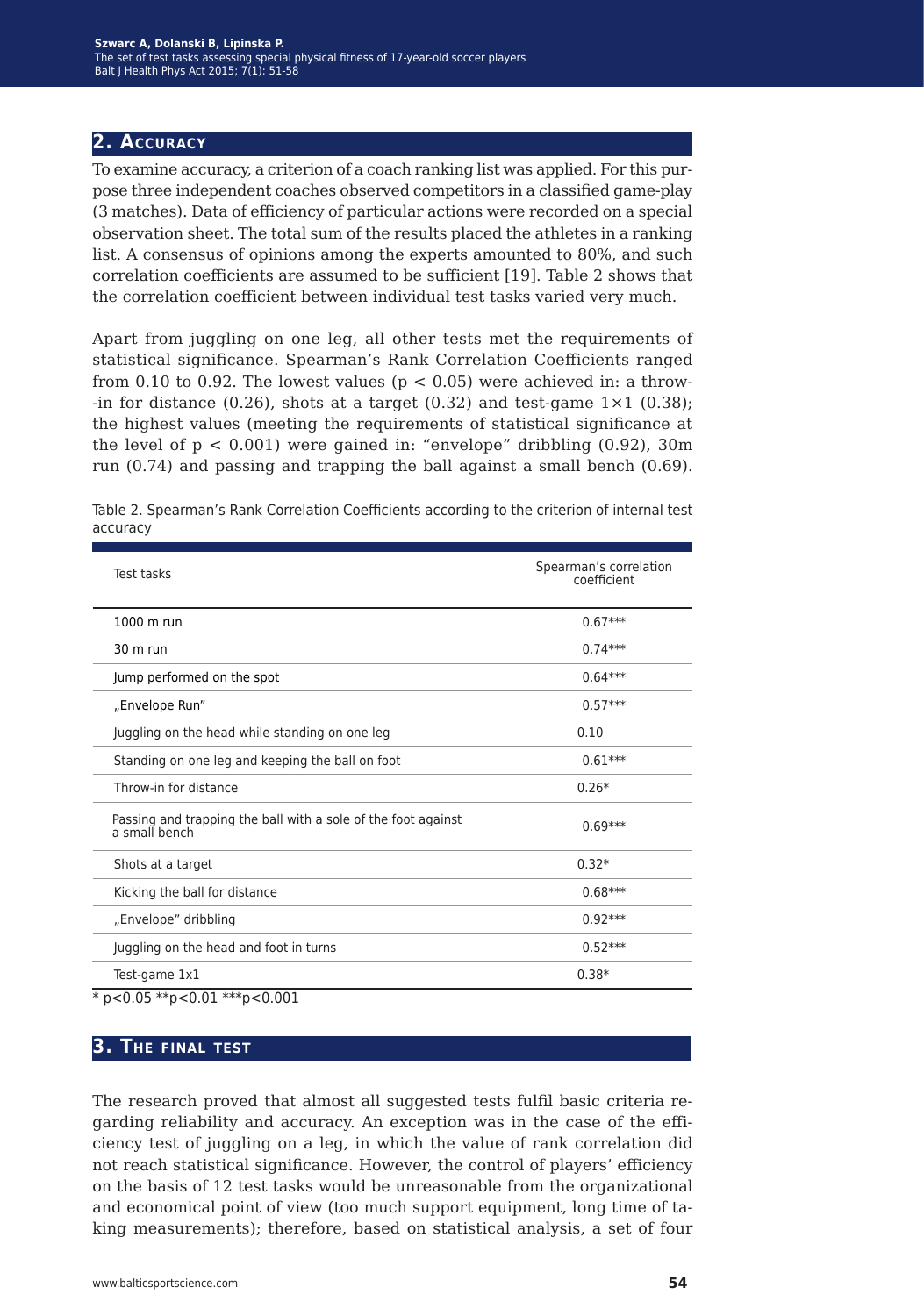test tasks was selected. The following procedure was applied. Individual rates of information capacity for every test task were calculated by Hellwig's method and statistical Microfit program (version 5.0). Considering their values and the correlation relationship it was decided (Table 3) that the following test tasks should be included in an optimal model: "envelope" dribbling, 30m run and passing and trapping the ball with a sole of the foot against a small bench from a 3-meter-distance and finally kicking the ball for distance.

| Number         | 1000 m run     | 30 m run       | Jump performed on the spot | "Envelope Run" | Juggling on the head while standing<br>on one leg | Standing on one leg and keeping<br>the ball on foot | Throw-in for distance    | sole of the foot against a small bench<br>Passing and trapping the ball with<br>ത | Shots at a target | Kicking the ball for distance | "Envelope" dribbling     | Juggling on the head and foot in turns | Test-game 1x1  | Overall Ranking         | Game classified |
|----------------|----------------|----------------|----------------------------|----------------|---------------------------------------------------|-----------------------------------------------------|--------------------------|-----------------------------------------------------------------------------------|-------------------|-------------------------------|--------------------------|----------------------------------------|----------------|-------------------------|-----------------|
| $\mathbf{1}$ . | 15             | 14             | 14                         | 3              | 8                                                 | 13                                                  | 7                        | 13                                                                                | 13                | 7                             | 11                       | 12                                     | 3              | 11                      | 10              |
| 2.             | 16             | 10             | 5                          | 12             | 11                                                | 11                                                  | 6                        | 12                                                                                | 13                | 14                            | 13                       | 10                                     | 11             | 12                      | 13              |
| 3.             | $6\,$          | $\,1$          | 9                          | $\overline{2}$ | 13                                                | 4                                                   | $\overline{2}$           | 8                                                                                 | 6                 | $\overline{7}$                | $\overline{7}$           | 12                                     | 16             | $\,6\,$                 | 6               |
| 4.             | 10             | 11             | 11                         | 14             | $\overline{4}$                                    | 3                                                   | 15                       | 11                                                                                | 14                | 13                            | 12                       | 16                                     | 15             | 14                      | 12              |
| 5.             | $\overline{4}$ | 6              | $\overline{7}$             | $\overline{7}$ | 8                                                 | 15                                                  | 9                        | 5                                                                                 | 6                 | 4                             | 6                        | 6                                      | $\overline{2}$ | 4                       | 9               |
| 6.             | 3              | 5              | 6                          | 13             | 16                                                | 5                                                   | 14                       | 3                                                                                 | $\mathbf{1}$      | 5                             | 5                        | 14                                     | 6              | 5                       | $\overline{c}$  |
| 7.             | 11             | $\overline{4}$ | 8                          | 5              | 9                                                 | 8                                                   | 5                        | 15                                                                                | 11                | $\mathbf{1}$                  | 9                        | 8                                      | 6              | $\overline{7}$          | $\overline{7}$  |
| 8.             | $\mathbf 1$    | $\overline{7}$ | 3                          | $6\phantom{a}$ | 4                                                 | $\mathbf 1$                                         | 8                        | $\overline{\mathbf{4}}$                                                           | $\overline{c}$    | 8                             | $\overline{\mathcal{L}}$ | $\overline{4}$                         | 8              | 3                       | 4               |
| 9.             | 13             | 16             | 16                         | 11             | 12                                                | 12                                                  | 13                       | 16                                                                                | $\overline{7}$    | 16                            | 16                       | 14                                     | 12             | 15                      | 16              |
| 10.            | 12             | 15             | 15                         | 15             | 14                                                | 16                                                  | 16                       | 14                                                                                | 11                | 15                            | 15                       | 6                                      | 14             | 15                      | 15              |
| 11.            | $\overline{4}$ | $\overline{2}$ | $\,1$                      | $\,1$          | 11                                                | 6                                                   | $\overline{\mathcal{L}}$ | $\overline{c}$                                                                    | 4                 | 3                             | $\,1$                    | $\,1$                                  | $\mathbf 1$    | $\mathbf 1$             | $\mathbf 1$     |
| 12.            | 9              | 3              | $\overline{c}$             | $\overline{4}$ | $\overline{c}$                                    | $\mathbf 2$                                         | 11                       | $\,1$                                                                             | $\overline{4}$    | $\overline{2}$                | 3                        | $\overline{4}$                         | 5              | $\overline{\mathbf{c}}$ | 8               |
| 13.            | $\overline{7}$ | 8              | 12                         | 8              | 6                                                 | $\overline{7}$                                      | 12                       | $\overline{7}$                                                                    | 16                | 11                            | $\overline{c}$           | 4                                      | 9              | 9                       | 3               |
| 14.            | 8              | 12             | $\overline{4}$             | 10             | 16                                                | 10                                                  | $\,1$                    | 9                                                                                 | 16                | 9                             | 8                        | 8                                      | 13             | 10                      | 6               |
| 15.            | 16             | 13             | 11                         | 16             | 5                                                 | 14                                                  | 3                        | 10                                                                                | 9                 | 12                            | 14                       | 15                                     | 10             | 13                      | 14              |
| 16.            | $\overline{2}$ | 9              | 10                         | 9              | $\overline{c}$                                    | 9                                                   | 10                       | 6                                                                                 | 9                 | 10                            | 10                       | 10                                     | 4              | 8                       | 11              |

**Table 3.** Places in individual physical efficiency tests and in the classified game play in ranking classification (in ranking points).

Equation of regression showing numerical relations between variables looks as follows (Table 4):

 $Y = 1.11x_1 + 0.037x_2 - 0.27x_3 + 0.001x_4$ 

where: a dependent variable Y means the expert's assessment of a classified game-play, and independent variables are:  $x_1$  – "envelope" dribbling,  $x_2$  – 30m run,  $x_3$  - passing and trapping the ball with a sole of the foot against a small bench from a 3-meter-distance,  $x_4$  – kicking the ball for distance.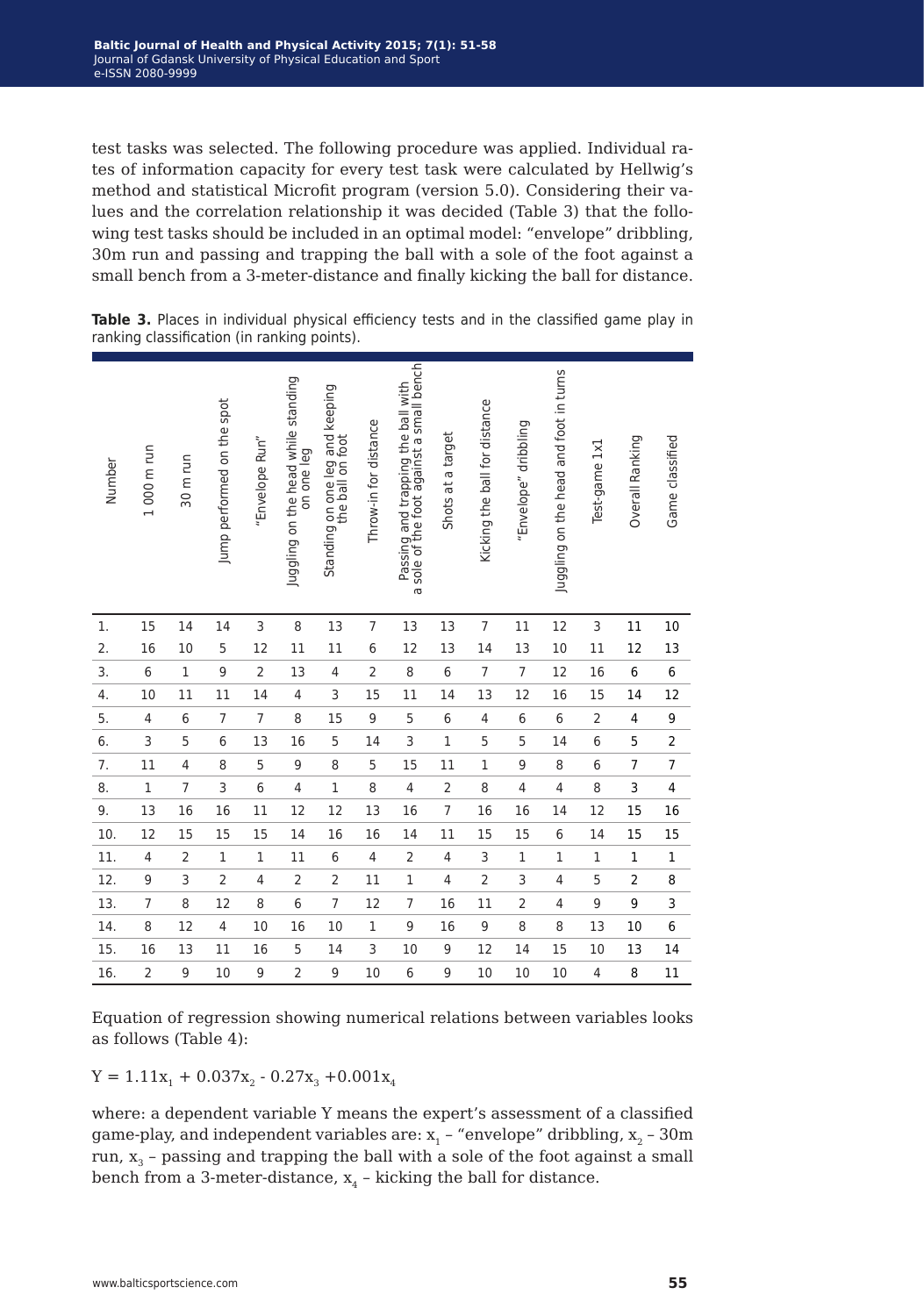Table 4. Individual rates of information capacity in test tasks by Hellwig (1969)

| <b>Ordinary Least Squares Estimation</b>                                    |                                   |                                   |                       |  |  |  |  |  |
|-----------------------------------------------------------------------------|-----------------------------------|-----------------------------------|-----------------------|--|--|--|--|--|
| Dependent variable is Y<br>16 observations used for estimation from 1 to 16 |                                   |                                   |                       |  |  |  |  |  |
| Regressor                                                                   | Coefficient                       | <b>Standard Error</b>             | T-Ratio (Prob)        |  |  |  |  |  |
| Х.                                                                          | 1.1086                            | .24824                            | 4.4658(.001)          |  |  |  |  |  |
| $X_{\gamma}$                                                                | .037268                           | .21033                            | 17719(.863)           |  |  |  |  |  |
| Х,                                                                          | $-27425$                          | .20080                            | $-1.3658(.199)$       |  |  |  |  |  |
| $X_{\scriptscriptstyle A}$                                                  | .0019812                          | .18707                            | .010591(.992)         |  |  |  |  |  |
| A                                                                           | 1.1369                            | 1.1738                            | .96855(.354)          |  |  |  |  |  |
|                                                                             | R-Squared .86713                  | R-Bar-Squared .81882              |                       |  |  |  |  |  |
|                                                                             | S.E. of Regression 2.0084         | F-Stat.                           | F(4,11) 17.9471(.000) |  |  |  |  |  |
|                                                                             | Mean of Dependent Variable 8.5625 | S.D. of Dependent Variable 4.7183 |                       |  |  |  |  |  |
|                                                                             | Residual Sum of Squares 44.3698   | Equation Log-likelihood -30.8628  |                       |  |  |  |  |  |
| Schwarz Bayesian Criterion -37.7943<br>Akaike Info. Criterion -35.8628      |                                   |                                   |                       |  |  |  |  |  |
| DW-statistic 2.4259                                                         |                                   |                                   |                       |  |  |  |  |  |

The proposed set of test tasks forms an optimal combination of efficiency tests showing the efficiency of competitors' activities in a classified game play in 86.7%. It is assumed that such a percentage is satisfactory and brings significant information about the explained variable [20].

### **discussion**

A test can be regarded as a reliable tool for monitoring only if it is previously subjected to scientific verification in terms of standardization, reliability and validity [19, 20]. We proposed special physical fitness tests which underwent such a procedure. Detailed instructions how to conduct them were developed. In reliability studies, using a test-re-test method, Pearson correlation coefficients for all the test tasks ranged from 0.654 to 0.922. It means that all the tasks met the reliability requirement ( $p < 0.001$ ). The lowest values of reliability were achieved in attempts of assessing technical skills (juggling a ball, "envelope" dribbling, scoring goals), and the highest ones in the tests for estimating the level of physical abilities (speed, endurance, rate of power development) and the simplest technical skills (throw-in for distance, kicking the ball). Similar relationships were found in their studies by Kutlu et al. [21]. Thus, we can say that the easier the motor task to perform, the higher the accuracy with which the test measures what it is supposed to. This information is extremely important for trainers. The results achieved in tests by the athletes were correlated with their efficiency of game classified according to the criterion of external accuracy of tests [14, 16]. Research shows that the strength of correlation between results achieved by the players in various test tasks with their skills in the game was very diverse. However, except for only one attempt, all tests complied with the requirements of statistical significance. Values of accuracy indices of the test tasks ranged from 0.26 to 0.92. The lowest value was achieved in the test of throw-in for distance, scoring the goal and test-game  $1 \times 1$  ( $p < 0.05$ ) and the highest one in "envelope" dribbling, 30m run and passing and trapping the ball with a sole of the foot against a small bench ( $p < 0.001$ ). It is difficult to explain the cause of this situation. Other researchers [4, 8] found considerable variation of values of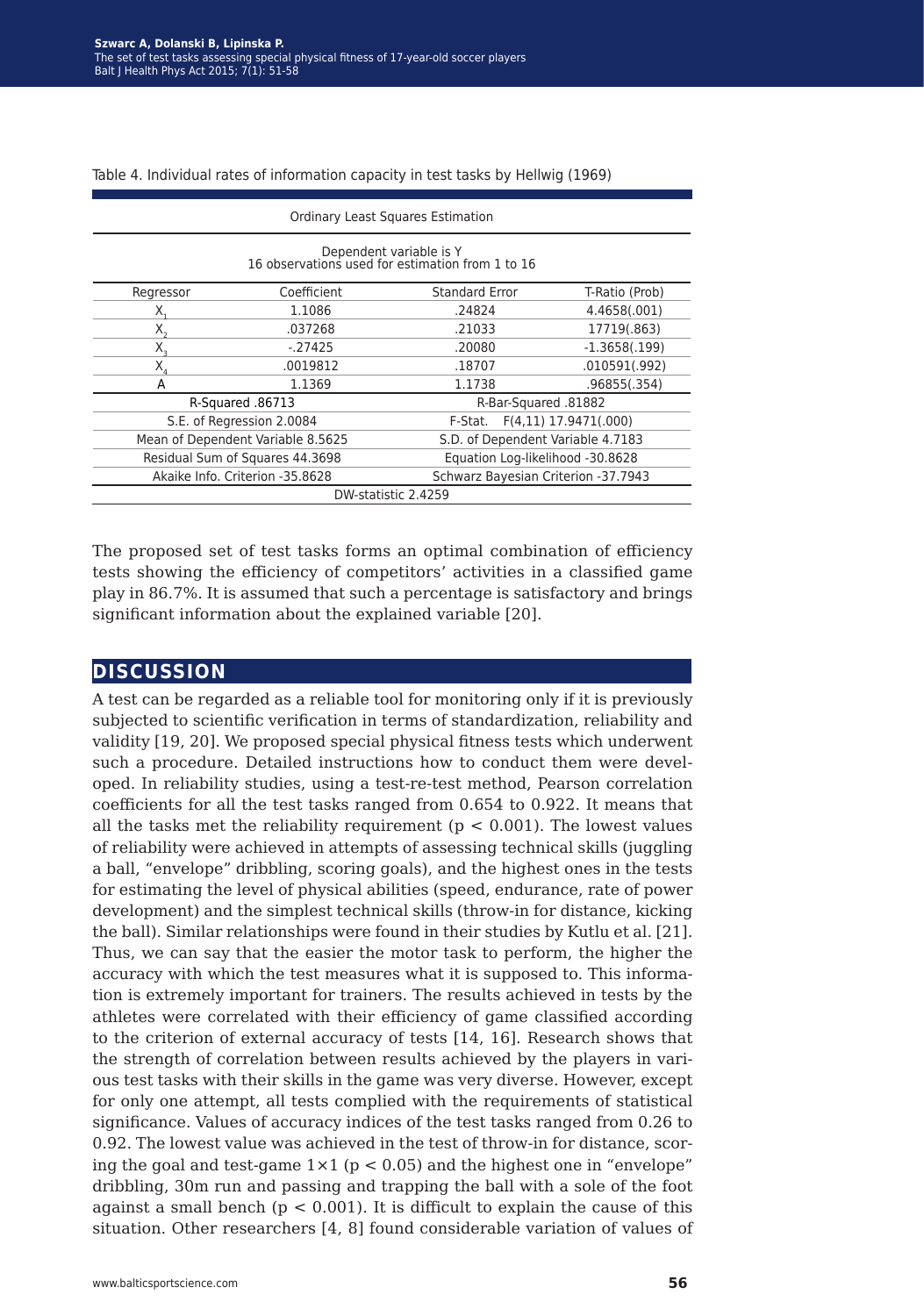accuracy indices. Thus, using statistical analysis, four-task sets of tests were chosen for the final test. The selected set of tests tasks creates the optimal combination of selected components of physical fitness mapping in 86.7% of the examined football players' ability to play. Such a percentage is satisfactory, because it brings essential information about the dependent variable [17, 20]. Moreover, the indicated series of tests comprises the most important abilities and motor skills for a footballer – striking, reception and dribbling the ball as well as locomotion speed at the most characteristic distance for football. It is worth adding that the test tasks selected by statistical analysis achieved the highest indices of reliability and accuracy. In the next research which is selected and checked with regard to standardization, we will verify reliability and accuracy of the set of task tests among footballers of other age categories.

#### **conclusion**

The optimal set of tests describing in 86.7% the efficiency of activity of 17-year- -old competitors in game-play should contain the following efficiency tests: "envelope" dribbling, 30m run, passing and trapping the ball with a sole of the foot against a small bench from a 3-meter-distance and kicking the ball for distance. Results of special physical fitness tests should be treated as important information about young athletes' special physical efficiency, closely interdependent with the effectiveness of their activity in a classified game-play, but only when the tests themselves have previously been scientifically proved.

#### **references**

- [1] Impellizzeri FM, Marcora SM. Test validation in sport physiology: Lessons learned from clinimetrics. Int J Sport Physiol Perform. 2009;4:269-277.
- [2] Aandstad A, Simon EV. Reliability and validity of the soccer specific INTER fıeld test. J Sci. June 2013;31(13):1383-1392.
- [3] Stula A. Research into assessment of speed or endurance predisposition of 12 and 13 year old schoolboys in the context of selection to suitable sports disciplines. In: Merica M, editor. Vedecke Prace na Podporu Projektov Vega. Bratislava: STU; 2008, 146-150.
- [4] Sporis G, Jukic I, Milanovic L, Vucetic V. Reliability and factorial validity of agility tests for soccer players. J Strength Condition Res. March 2010;24:679-686.
- [5] Barker AR, Armstrong N. Exercise testing elite young athletes. Med Sport Sci. 2011;56:106-25.
- [6] Mendez-Villanueva A, Buchheit M. Football-specific testing: Adding value or confirming the evidence? J Sport Sci. June 2013;31(13):1503-08.
- [7] Larson LA. Editor. Fitness, Health, and Work Capacity: International Standards for Assessment. New York, USA: McMillan Publ. Co; 1974.
- [8] Ulatowski T. (Wybrane metody obserwacji i oceny walki i wspolzawodnictwa sportowego [Selected methods of observing and evaluating the fighting and athletic competition]. In: Ulatowski T, editor. Zastosowanie metod naukowych na potrzeby sportu [Application of scientific methods to the needs of sport]. Warsaw: Estrella; 2002, 228-244. Polish.
- [9] Eurofit. Handbook for the Eurofit tests of Physical Fitness. Rome: Council of Europe; 1988.
- [10] Ljach W, Witkowski Z. Koordynacyjne zdolnosci motoryczne w pilce noznej [Coordination motor skills in football. Warsaw: Main Sports Centre (COS); 2004. Polish.
- [11] Talaga J. Sprawnosc fizyczna ogolna. Testy [General physical fitness. Tests]. Poznan: Zysk i spolka; 2004. Polish.
- [12] Weise D, Pfaff B. Talente Fordern. Frankfurt/Main: DFB; 2002.
- [13] Szwarc A. Sprawnosc dzialania w wybranych fragmentach zespolowej gry sportowej na przykładzie pilki noznej [Efficiency of action in selected areas of team sports game (for example of soccer)]. Gdansk: Gdansk University of Physical Education and Sport; 2007. Polish.
- [14] Khan SB. An internal criterion of test validity. Psychology Report. June 1968;22(3):1145-1152.
- [15] Smith GT, Fischer S, Fister SM. Incremental validity principles in test construction. Psychological Assessment. Dec 2003;15(4):467-477.
- [16] Brzezinski J. Metodologia badan psychologicznych [The methodology of psychological research]. Warsaw: The National Scientific Publisher; 2010. Polish.
- [17] Snedocor GW, Cochran WG. Statistical methods, eight edition. Iowa: Iowa State University Press; 1989.